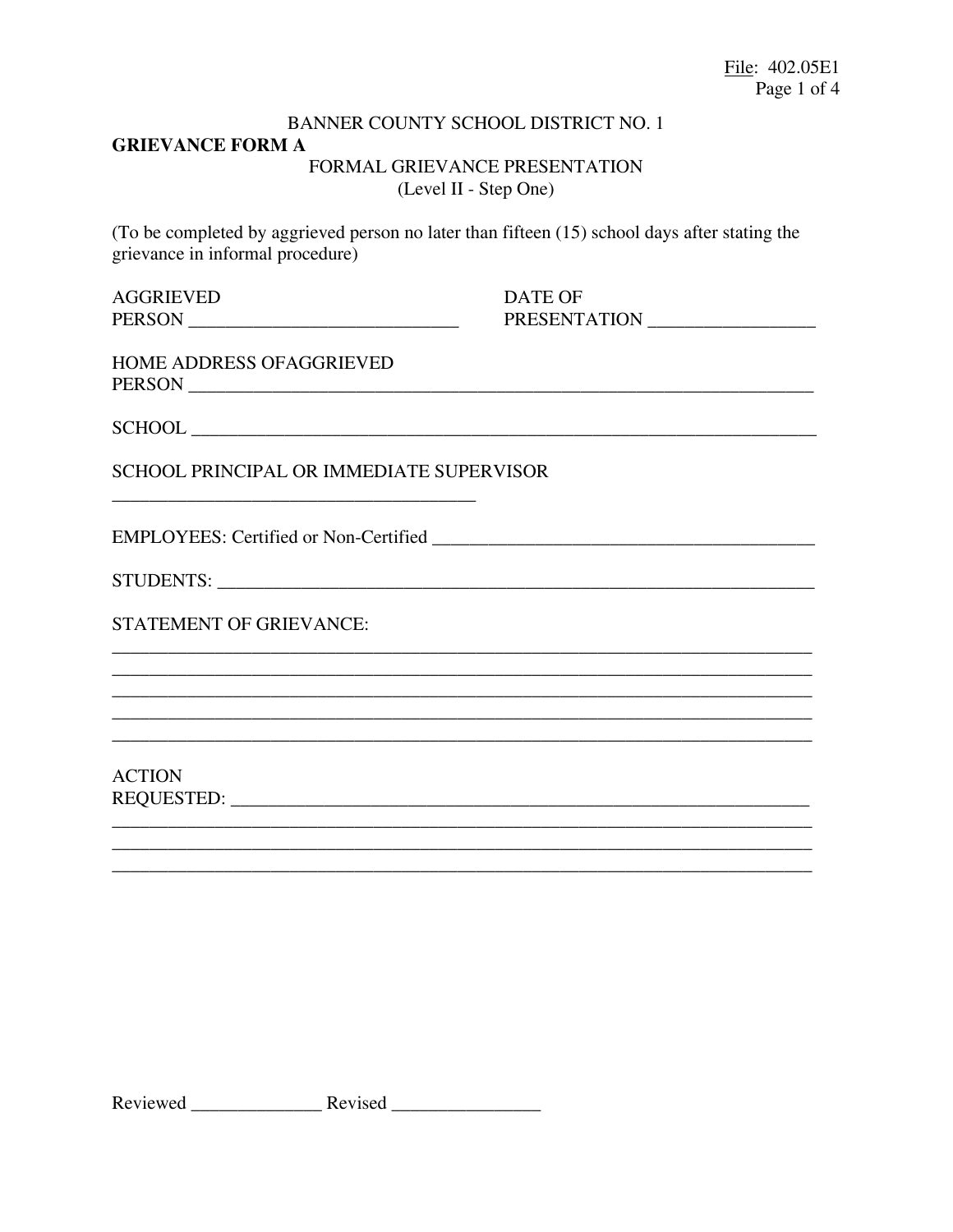### BANNER COUNTY SCHOOL DISTRICT NO. 1 **GRIEVANCE FORM B** DECISION OF SCHOOL PRINCIPAL OR IMMEDIATE SUPERVISOR (Level II - STEP ONE)

(To be completed by school principal or immediate supervisor, within three (3) school days of formal grievance presentation.)

AGGRIEVED PERSON \_\_\_\_\_\_\_\_\_\_\_\_\_\_\_\_\_\_\_\_\_\_\_\_\_\_\_\_\_\_\_\_\_\_\_\_\_\_\_\_\_\_\_\_\_\_\_\_\_\_\_\_\_\_\_\_\_\_\_\_\_\_\_\_\_

DATE OF PRESENTATION \_\_\_\_\_\_\_\_\_\_\_\_\_\_\_\_\_\_\_\_\_\_\_\_\_\_\_\_\_\_\_\_\_\_\_\_\_\_\_\_\_\_\_\_\_\_\_\_\_

SCHOOL \_\_\_\_\_\_\_\_\_\_\_\_\_\_\_\_\_\_\_\_\_\_\_\_\_\_\_\_\_\_\_\_\_

SCHOOL PRINCIPAL OR IMMEDIATE SUPERVISOR

DECISION OF SCHOOL PRINCIPAL OR IMMEDIATE SUPERVISOR AND REASONS THEREFOR:

\_\_\_\_\_\_\_\_\_\_\_\_\_\_\_\_\_\_\_\_\_\_\_\_\_\_\_\_\_\_\_\_\_\_\_\_\_\_\_\_\_\_\_\_\_\_\_\_\_\_\_\_\_\_\_\_\_\_\_\_\_\_\_\_\_\_\_\_\_\_\_\_\_\_ \_\_\_\_\_\_\_\_\_\_\_\_\_\_\_\_\_\_\_\_\_\_\_\_\_\_\_\_\_\_\_\_\_\_\_\_\_\_\_\_\_\_\_\_\_\_\_\_\_\_\_\_\_\_\_\_\_\_\_\_\_\_\_\_\_\_\_\_\_\_\_\_\_\_ \_\_\_\_\_\_\_\_\_\_\_\_\_\_\_\_\_\_\_\_\_\_\_\_\_\_\_\_\_\_\_\_\_\_\_\_\_\_\_\_\_\_\_\_\_\_\_\_\_\_\_\_\_\_\_\_\_\_\_\_\_\_\_\_\_\_\_\_\_\_\_\_\_\_ \_\_\_\_\_\_\_\_\_\_\_\_\_\_\_\_\_\_\_\_\_\_\_\_\_\_\_\_\_\_\_\_\_\_\_\_\_\_\_\_\_\_\_\_\_\_\_\_\_\_\_\_\_\_\_\_\_\_\_\_\_\_\_\_\_\_\_\_\_\_\_\_\_\_

\_\_\_\_\_\_\_\_\_\_\_\_\_\_\_\_\_\_\_\_\_\_\_\_\_\_\_\_\_\_\_\_\_\_\_\_\_\_\_\_\_\_\_\_\_\_\_\_\_\_\_\_\_\_\_\_\_\_\_\_\_\_\_\_\_\_\_\_\_\_\_\_\_\_

DATE OF DECISION \_\_\_\_\_\_\_\_\_\_\_\_\_\_\_\_\_ \_\_\_\_\_\_\_\_\_\_\_\_\_\_\_\_\_\_\_\_\_\_\_\_\_\_\_\_\_\_\_\_

Signature

AGGRIEVED PERSON'S RESPONSE: (to be completed by aggrieved not later than ten (10) days after presenting the formal grievance to the school principal or immediate supervisor.)

\_\_\_\_\_ I accept the above decision of the school principal or immediate supervisor.

\_\_\_\_\_ I hereby appeal to the superintendent of schools for review of the grievance.

DATE OF RESPONSE \_\_\_\_\_\_\_\_\_\_\_\_\_\_\_\_\_\_\_\_\_\_\_\_\_ \_\_\_\_\_\_\_\_\_\_\_\_\_\_\_\_\_\_\_\_\_\_\_\_\_\_\_\_\_\_\_\_

Signature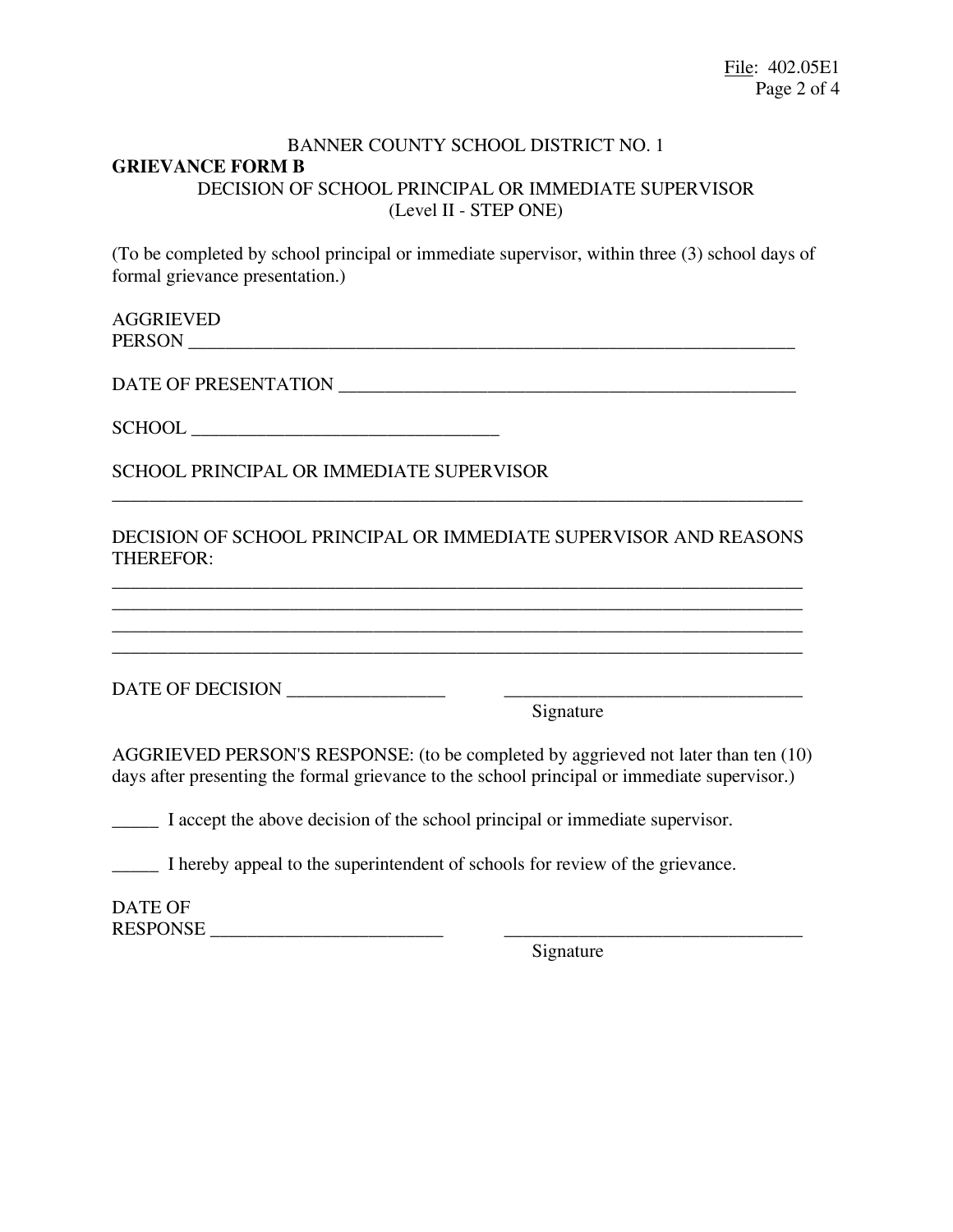# BANNER COUNTY SCHOOL DISTRICT NO. 1 **GRIEVANCE FORM C** DECISION BY SUPERINTENDENT (Level II - Step Two)

To be completed by the superintendent of schools within three (3) days after hearing the Aggrieved Person; hearing to be held within ten (10) days after receipt of appeal.)

#### AGGRIEVED PERSON \_\_\_\_\_\_\_\_\_\_\_\_\_\_\_\_\_\_\_\_\_\_\_\_\_\_\_\_\_\_\_\_\_\_\_\_\_\_\_\_\_\_\_\_\_\_\_\_\_\_\_\_\_\_\_\_\_\_\_\_\_\_\_\_\_\_\_

DATE APPEAL RECEIVED BY SUPERINTENDENT \_\_\_\_\_\_\_\_\_\_\_\_\_\_\_\_\_\_\_\_\_\_\_\_\_\_\_\_\_\_\_\_\_\_\_\_\_\_\_\_\_\_\_\_\_\_\_\_\_\_\_\_\_\_

# DATE HEARING HELD BY SUPERINTENDENT

# DECISION OF SUPERINTENDENT AND REASONS THEREOF:

DATE OF DECISION \_\_\_\_\_\_\_\_\_\_\_\_\_\_\_\_\_\_\_\_\_\_\_\_\_ \_\_\_\_\_\_\_\_\_\_\_\_\_\_\_\_\_\_\_\_\_\_\_\_\_\_\_\_\_\_\_\_\_

Signature

AGGRIEVED PERSON'S RESPONSE: (To be completed by aggrieved not later than eighteen (18) days after presenting the grievance to the superintendent.)

\_\_\_\_\_\_\_\_\_\_\_\_\_\_\_\_\_\_\_\_\_\_\_\_\_\_\_\_\_\_\_\_\_\_\_\_\_\_\_\_\_\_\_\_\_\_\_\_\_\_\_\_\_\_\_\_\_\_\_\_\_\_\_\_\_\_\_\_\_\_\_\_\_\_\_

\_\_\_\_\_\_\_\_\_\_\_\_\_\_\_\_\_\_\_\_\_\_\_\_\_\_\_\_\_\_\_\_\_\_\_\_\_\_\_\_\_\_\_\_\_\_\_\_\_\_\_\_\_\_\_\_\_\_\_\_\_\_\_\_\_\_\_\_\_\_\_\_\_\_\_

\_\_\_\_\_ I accept the above decision of the superintendent of schools.

\_\_\_\_\_ I hereby appeal, to the board of education, for a review of this grievance.

DATE OF RESPONSE \_\_\_\_\_\_\_\_\_\_\_\_\_\_\_\_\_\_\_\_\_\_\_\_\_ \_\_\_\_\_\_\_\_\_\_\_\_\_\_\_\_\_\_\_\_\_\_\_\_\_\_\_\_\_\_\_\_\_

Signature